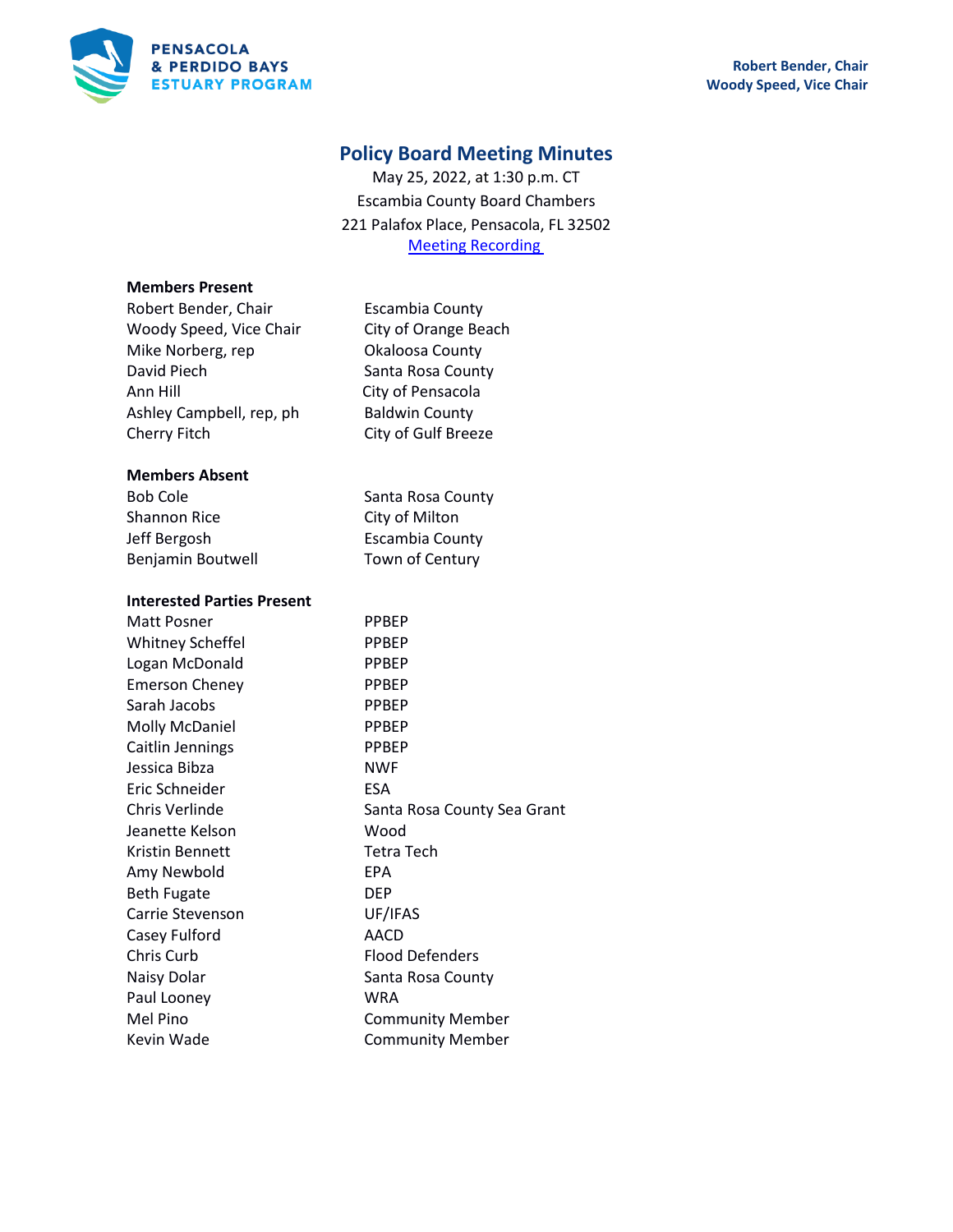

# **1. Call to Order**

# **2. Roll Call**

M. Posner called the roll. A quorum was present.

# **3. Approval of March 30, 2022, Policy Board Minutes**

Commissioner Piech (Santa Rosa County) made a motion to approve the March 30, 2022 meeting minutes. Mayor Fitch (Gulf Breeze) seconded the motion. The motion passed unanimously.

The internship update was moved to the top of the agenda so that interns could introduce themselves to the board. Summer of 2022 Interns Sarah Jacobs (Development), Caitlin Jennings (Community Resilience), Molly McDaniel (Community Resilience), and Tucker Reynolds (Manatee Outreach) introduced themselves to the board.

Following the internship update, Commissioner Bender (Escambia County) requested to move through the action items before the staff update.

# **4. Action Items**

a. **Approval of the Mississippi-Alabama SeaGrant Consortium Subrecipient Agreement, for \$28,496, for the Resilience Readiness Project**

Mayor Fitch (City of Gulf Breeze) made a motion to approve the Subrecipient Agreement, for \$28,496, from the Mississippi-Alabama SeaGrant Consortium; request the Escambia County Board of County Commissioners, as the host agency of PPBEP, accept the Agreement on behalf of PPBEP; and authorize the Executive Director to execute the Agreement and carry out the scope of work. Commissioner Piech (Santa Rosa County) seconded the motion. The motion passed unanimously.

- b. **Approval of Florida Department of Environmental Protection Grant Agreement No. 22PLN35, for \$687,500, for the Compound Flood Modeling and Adaptation Planning Project** Councilperson Ann Hill (City of Pensacola) made a motion to accept the award of \$687,500 from the Resilient Florida Grant Program; approve the draft scope of work (subject to minor modifications); request the Escambia County Board of County Commissioners, as the host agency of PPBEP, accept the Agreement on behalf of PPBEP; and authorize the Executive Director to execute the Agreement and carry out the scope of work. Mayor Fitch (City of Gulf Breeze) seconded the motion. The motion passed unanimously.
- c. **Approval of a Letter of Support for PPBEP's Application to the Florida Department of Environmental Protection Regional Resilience Entity Grant Program**

Councilperson Hill (City of Pensacola) made a motion to approve the Letter of Support for PPBEP's application to the Florida Department of Environmental Protection Regional Resilience Entity Grant Program and authorize the Chairman to sign the letter. Mike Norberg (Okaloosa County) seconded the motion. The motion passed unanimously.

*Woody Speed (City of Orange Beach) asked M. Posner for a description of the DEP Regional Resilience Entity Grant Program. M. Posner informed the board that the Regional Resilience Entity Grant Program was established by the resilient Florida legislation to support multijurisdictional climate adaptation and resilience-building efforts. This letter of support will accompany PPBEP's application to the Resilience Entity Grant Program.*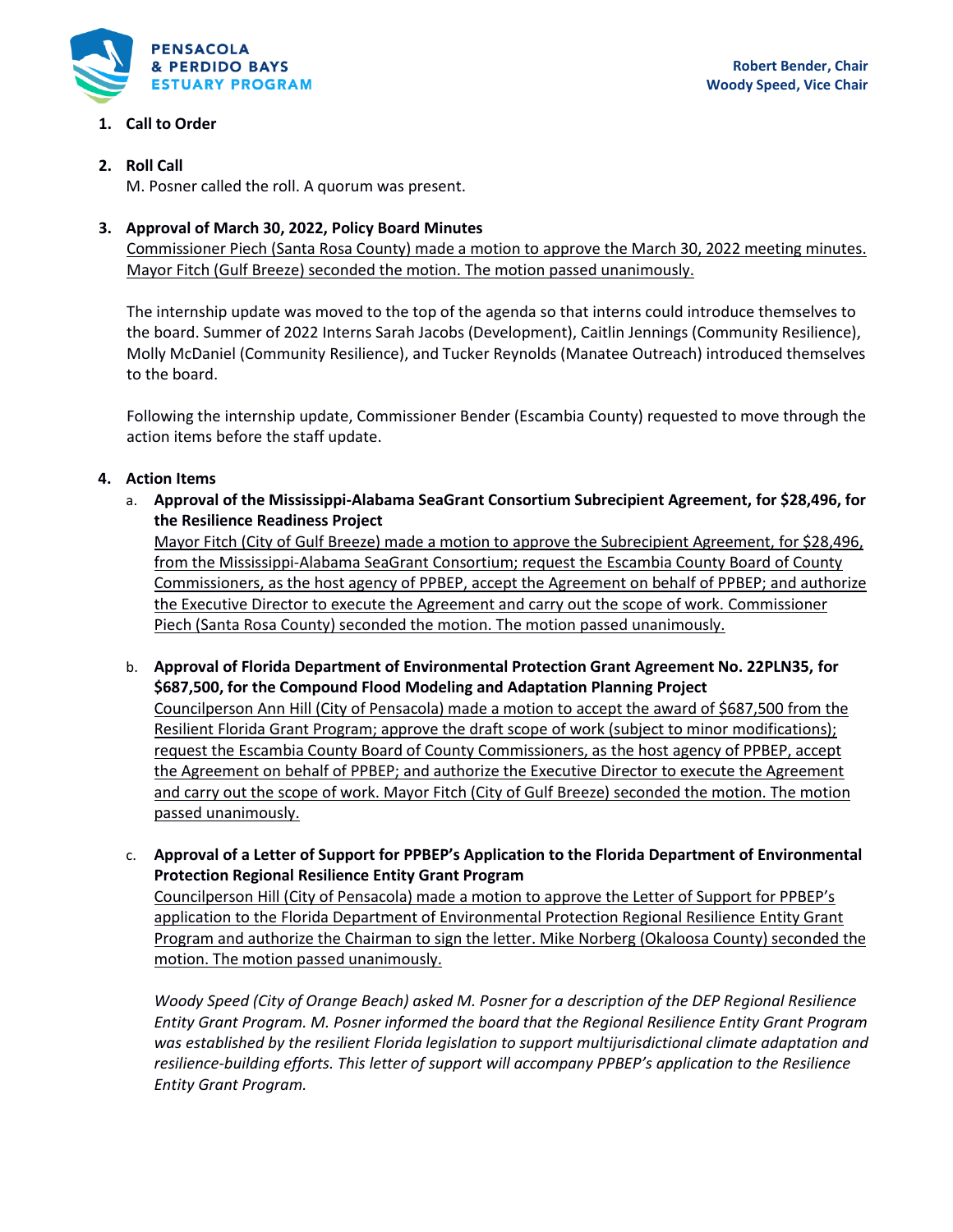

d. **Approval of an Agreement with Impact Campaigns, for \$55,000, for PPBEP Marketing Services** Woody Speed (City of Orange Beach) made a motion to approve the agreement with Impact Campaigns, for \$55,000, for PPBEP Marketing Services; and request the Escambia County Board of County Commissioners, as the host agency of PPBEP, award the agreement. Mayor Fitch (City of Gulf Breeze) seconded the motion. The motion passed unanimously.

*Commissioner Bender (Escambia County) clarified that the Escambia County Board of County Commissioners requested that the PPBEP Policy Board act on this item before the agreement is put forth to the Board of County Commissioners. Councilperson Ann Hill (City of Pensacola) asked what kind of marketing this contract will involve. M. Posner stated that the scope of work would include support for the expansion of outreach campaigns, which will help educate residents and visitors about the PPBEP and its watersheds.* 

e. **Approval of an Extension to the Lease Agreement with Empire Partners for PPBEP's Administrative Office Lease**

Councilperson Ann Hill (City of Pensacola) made a motion to extend the PPBEP Office Space Lease Agreement with Empire Partners from July 31, 2022, to December 31, 2022; and request the Escambia County Board of County Commissioners, as the host agency of PPBEP, execute the lease agreement extension. Commissioner Piech (Santa Rosa County) seconded the motion and the motion passed unanimously.

# f. **Approval of FY22-23 Local Government Contributions Request Letter**

Councilperson Ann Hill (City of Pensacola) made a motion to approve the request letter for each governing body within the Pensacola and Perdido Bays Estuary Program to contribute for FY22-23. Mayor Fitch (City of Gulf Breeze) seconded the motion and the motion passed unanimously.

#### g. **Approval of the Amended and Restated PPBEP Interlocal Agreement**

*PPBEP requested to drop action item g to allow for additional due diligence with Florida Department of Economic Opportunity (DEO). It will be added to the July Policy Board agenda for discussion.*

# h. **Approval of the Amended PPBEP Board Bylaws**

*Commissioner Bender (Chair, Escambia County) requested to drop action item h in relation to the clarification of adding the state of Alabama to the financial disclosure section 6.2. Approval of the PPBEP bylaws will be added to the July Policy Board agenda.* 

# **5. Staff Updates**

- a. **Director's Update** *(Matt Posner, Executive Director)*
	- **i. Finance Sub-Committee Report**

The Finance Sub-Committee did not have action items to discuss before the May Policy Board meeting. The committee will reconvene before the June Policy Board meeting. The Expenditure Report was included, and the grants are tracking on target.

**ii. EPA Budget Amendment Update**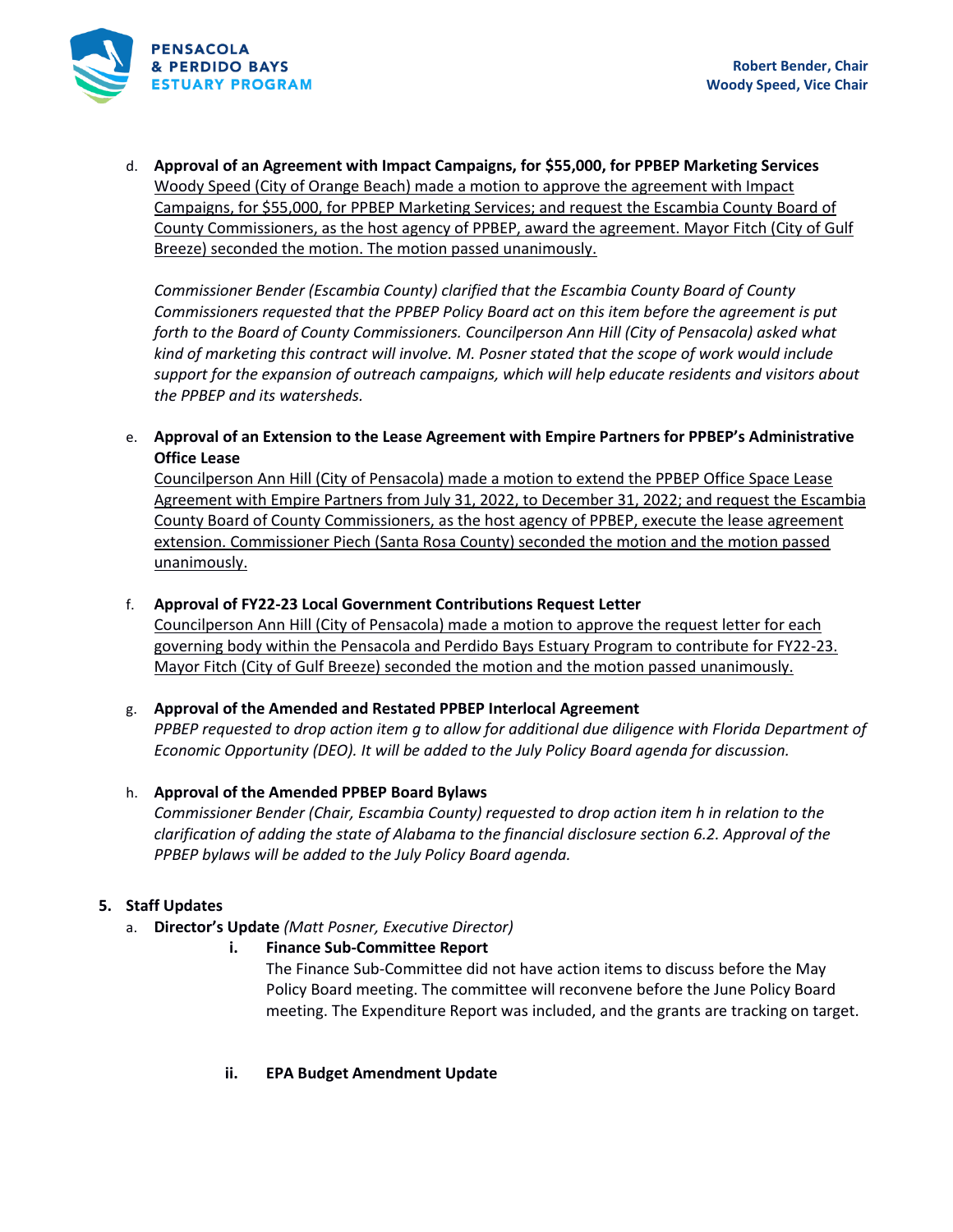

Requested budget modifications to EPA RESTORE and the EPA Trash Free Waters grants have been approved by the EPA.

### **iii. NEP Designation Legislation**

NEP designation is moving forward with support from Senator Rubio and Senator Scott's office and the City of Orange Beach. A trip to Washington D.C. was discussed to gain additional support for the NEP designation.

### **iv. Governance Structure Transition Update**

PPBEP is continuing to work with DEO's Independent Special District Accountability Program to ensure administrative services (financial services, general counsel, and IT support) are accounted for in the transition.

### **v. Local Government Contributions**

Local government contributions will serve as required match for several federal funding opportunities. Staff and partners are preparing for several funding opportunities that will be available through RESTORE, NRDA, and the Federal Infrastructure Bill.

### **vi. Management Conference Report Out**

Over 100 people attended the first annual PPBEP Management Conference held on April 13th. Participant input will help staff to shape PPBEP's annual work plan priorities.

# b. **Technical Update** *(Whitney Scheffel, Senior Scientist)*

- **i. CCMP Development Status, Schedule, and Next Steps**
	- PPBEP is working with Background Stories to design the CCMP. Draft documents have been submitted to the designers.
	- A draft will be available for review by committees and the Policy Board in July. Additional public comment will be sought after the draft is finalized.
	- Staff will present the final draft for Policy Board approval in September.

# **ii. NOAA Actionable Science Seagrass Workshop**

- Staff and partners hosted a seagrass workshop at the Perdido Key Community Center with experts to collaborate on the execution of the program's actionable science grant. The workshop input will support the development of a strategic plan to build seagrass resilience through genetic strategies.
- The second phase of the funding cycle will open later this summer and support the implementation of selected projects over the next five years.

#### c. **Outreach Update** *(Logan McDonald, Community Outreach Coordinator)*

# **i. Community Grant Update**

The Community Grant Program funding cycle concludes on May 31<sup>st</sup>, with final reports due in June. Staff will provide a comprehensive update on all the Community Grant Program funded projects in July.

• The Perdido Key Coastal Demonstration Garden (Escambia County) was planted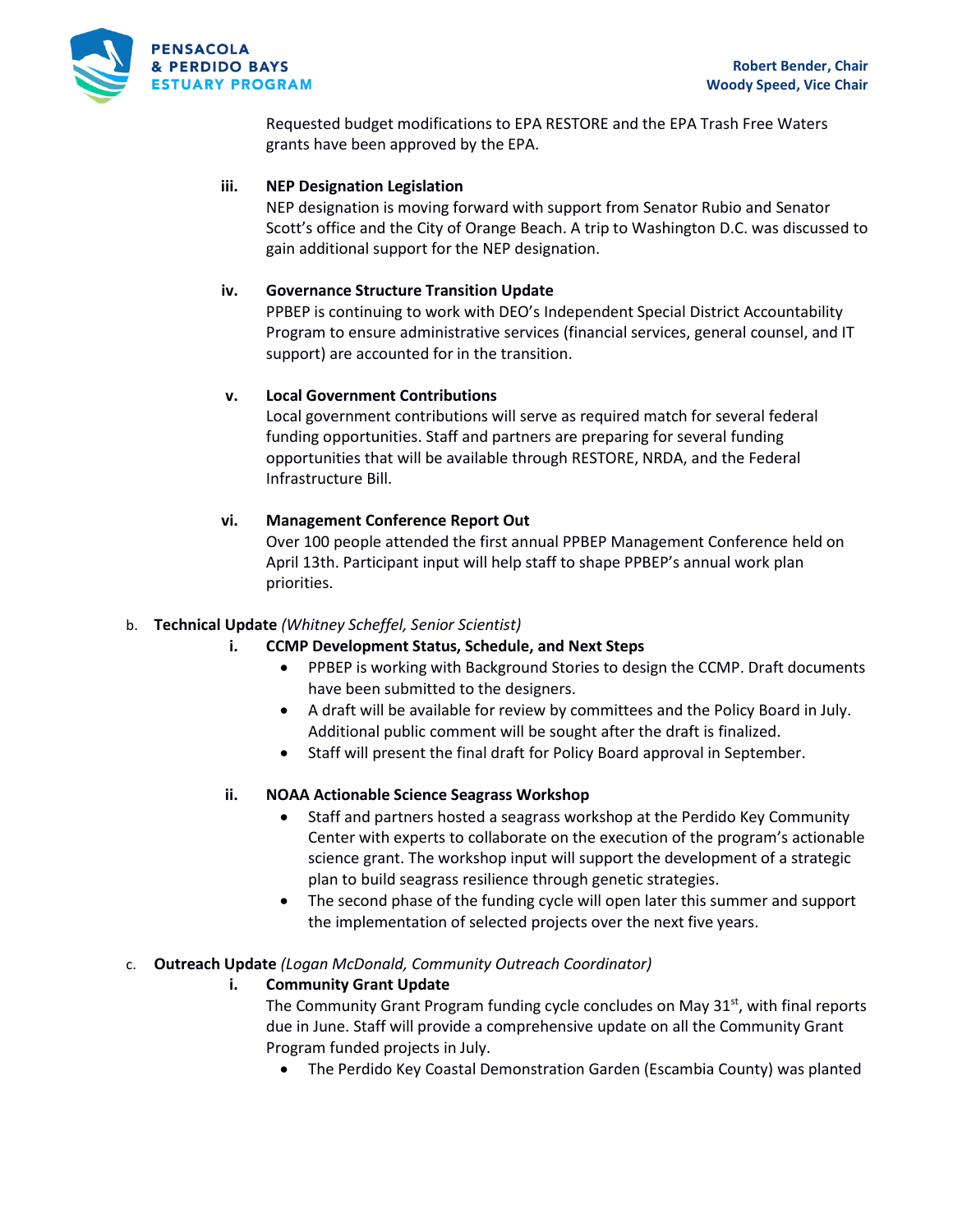

with the help of many volunteers. Educational signage will inform the public about the garden and how they can incorporate these practices into their own properties.

- The EscaRosa OysterCorps Program (Franklins Promise) has been working with Pace High School students to care for marsh plants and recently planted Saltmeadow Cordgrass (*Spartina patens)* along the shoreline at Floridatown Park.
- The UWF Historical Ecology Project hosted two seminars to share information on their research findings. A seminar at the Perdido Methodist Church informed the public about the history of oysters in the Perdido Bay system. The second seminar was held at Odd Colony in Pensacola and highlighted the history and legacy of some of the waterways and tributaries in the Pensacola Bay system.
- PPBEP tentatively plans to open applications for the 2022-2023 funding cycle on July  $6<sup>th</sup>$ , pending final approval of the state budget by the Governor.

# **ii. Trash Free Waters** *(Emerson Cheney, TFW Volunteer Coordinator)*

- Staff are implementing Trash Free Waters curriculum and hosting field trips with students.
- PPBEP celebrated National Travel and Tourism Week with a tourism gives back cleanup at Jones Creek with Visit Pensacola, Keep Pensacola Beautiful, and Clean Horizons.
- Litter boom monitoring is approaching the one-year anniversary.
- Staff are organizing a future workshop to share the litter data and gather community input on litter prevention solutions for each of the creek systems.

# **iii. UWF CETES Students**

• UWF CETES students completed their projects that supported PPBEP through video support for events, K-12 Trash Free Waters curriculum, stormwater mural projects, and the development of a local brewery proceeds competition.

# **iv. Events**

# **April:**

- Volunteer Month Appreciation Paddle, Escribano Point
- Santa Rosa County Bay Day, Russell Herber Landing
- Pensacola Earth Day Fest & Paddle | City of Pensacola Parks & Rec
- Gulf of Mexico Alliance Conference

# **May:**

- Autism OdysSea | Navarre Beach Marine Science Station
- Episcopal School Field Trip, Naval Live Oaks | UF-IFAS, SeaGrant
	- RISE (Resilience in Sea-Level Education) CCMP Public Engagement | PLACE: SLR
- Navy Point Estuary Exploration CCMP Public Engagement | Escambia County

# **Upcoming May Events:**

 $26<sup>th</sup>$  – Protecting our Rivers: Keeping Soil in its Place Documentary and Sedimentation Panel Discussion CCMP Public Engagement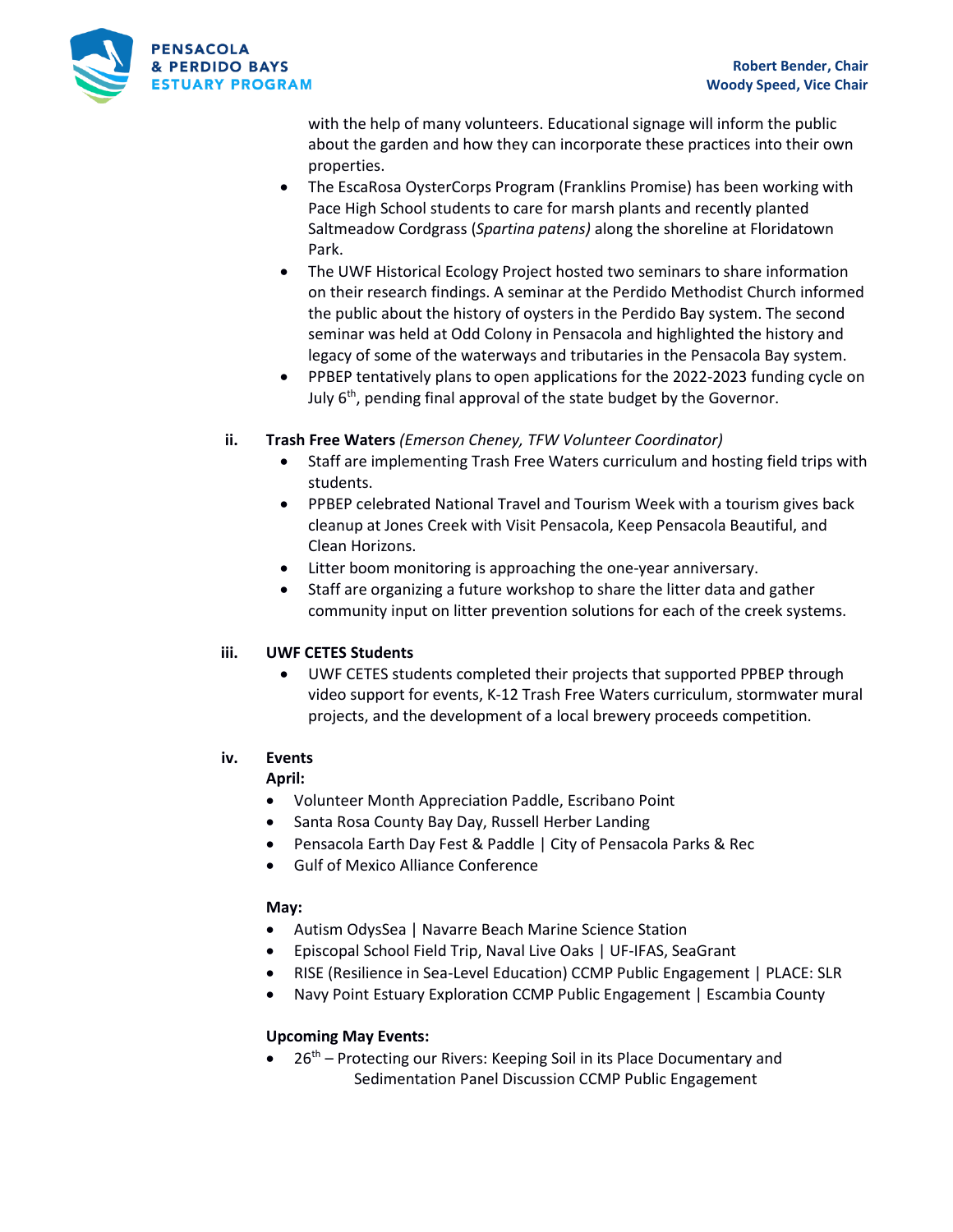

#### **June:**

- 4<sup>th</sup> Sea Turtle Baby Shower
- 8<sup>th</sup> World Oceans Day
- 22<sup>nd</sup> Oyster Vision Mapping Workshop
- June  $19^{th}$  July 20<sup>th</sup> Summer Library Programming in Baldwin, Escambia, and Santa Rosa counties

### **Save the Date:**

### **CCMP Public Engagement**

June 16<sup>th</sup>, Saving the Lost Bay CCMP Public Engagement 5:30 pm – 7:30 pm Coastal Arts Center of Orange Beach Water Quality Goal Partners: City of Orange Beach Coastal Resources, Moffatt and Nichol

### **Business Partnership Event**

June 23<sup>rd</sup>, Santa Rosa County Business Partnership Event 6:00 pm – 8:00 pm Santa Rosa County Chamber of Commerce

# **6. Committee Updates**

- a. **Technical Committee Update** *(Paul Looney, WRA)* The committee plans to incorporate the ideas that were formed at the Management Conference in the upcoming TC meetings.
	- **i. Oyster Sub-Committee** *(Whitney Scheffel, Senior Scientist)* The committee will help plan the upcoming oyster vision mapping workshop, along with partners from FWC and TNC.
- b. **Education and Outreach Committee Update** *(Carrie Stevenson, UF/IFAS)* The board was updated on all the education and outreach events, highlighting the resurrection of Bay Day after a two-year hiatus. All the events were successful and more to come over the summer spanning into October.
- c. **Business Partnership Committee Update** *(Matt Posner, Executive Director)* The next Business Partnership event will be held in Santa Rosa County.

*June 23rd, Santa Rosa County Business Partnership Event 6:00 pm – 8:00 pm Santa Rosa County Chamber of Commerce*

# **7. Policy Board/Agency Updates**

a. Commissioner Piech (Santa Rosa County) updated the committee on Santa Rosa County's RESTORE Pot